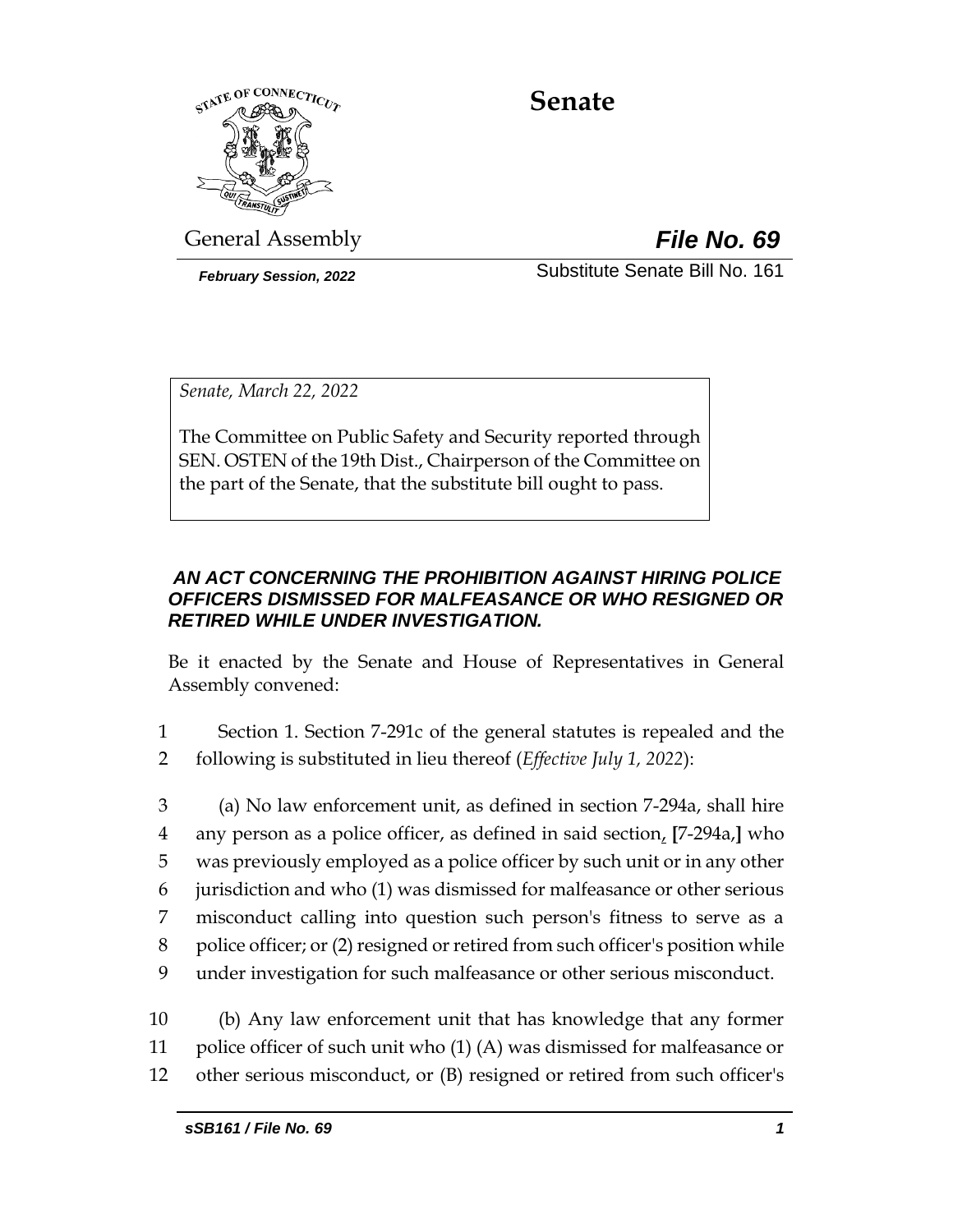position while under investigation for such malfeasance or other serious misconduct; and (2) is an applicant for the position of police officer with any other law enforcement unit, shall inform such other unit and the Police Officer Standards and Training Council established under section 7-294b of such dismissal, resignation or retirement. (c) The Police Officer Standards and Training Council shall not certify any police officer who (1) was dismissed for malfeasance or other serious misconduct calling into question such person's fitness to serve as a police officer, or (2) resigned or retired from such officer's position while under investigation for such malfeasance or other serious misconduct. **[**(c)**]** (d) The provisions of this section shall not apply to any police officer who is exonerated of each allegation against such officer of such malfeasance or other serious misconduct. (e) The Police Officer Standards and Training Council may afford any 28 law enforcement unit prohibited from hiring a person as a police officer pursuant to subsection (a) of this section and any police officer denied certification pursuant to subsection (c) of this section an opportunity for a hearing in accordance with the provisions of chapter 54 to determine whether (1) the police officer was dismissed for such malfeasance or other serious misconduct, (2) the police officer resigned or retired while under investigation for such malfeasance or other serious misconduct, (3) the police officer was exonerated of each allegation of such malfeasance or other serious misconduct, or (4) the conduct at issue constituted malfeasance or serious misconduct.

 (f) Nothing in this section shall preclude the Police Officer Standards and Training Council from suspending, cancelling or revoking the certification of a police officer pursuant to subsection (c) of section 7- 294d.

 **[**(d)**]** (g) For purposes of this section, (1) "malfeasance" means the commonly approved usage of "malfeasance"; and (2) "serious misconduct" means improper or illegal actions taken by a police officer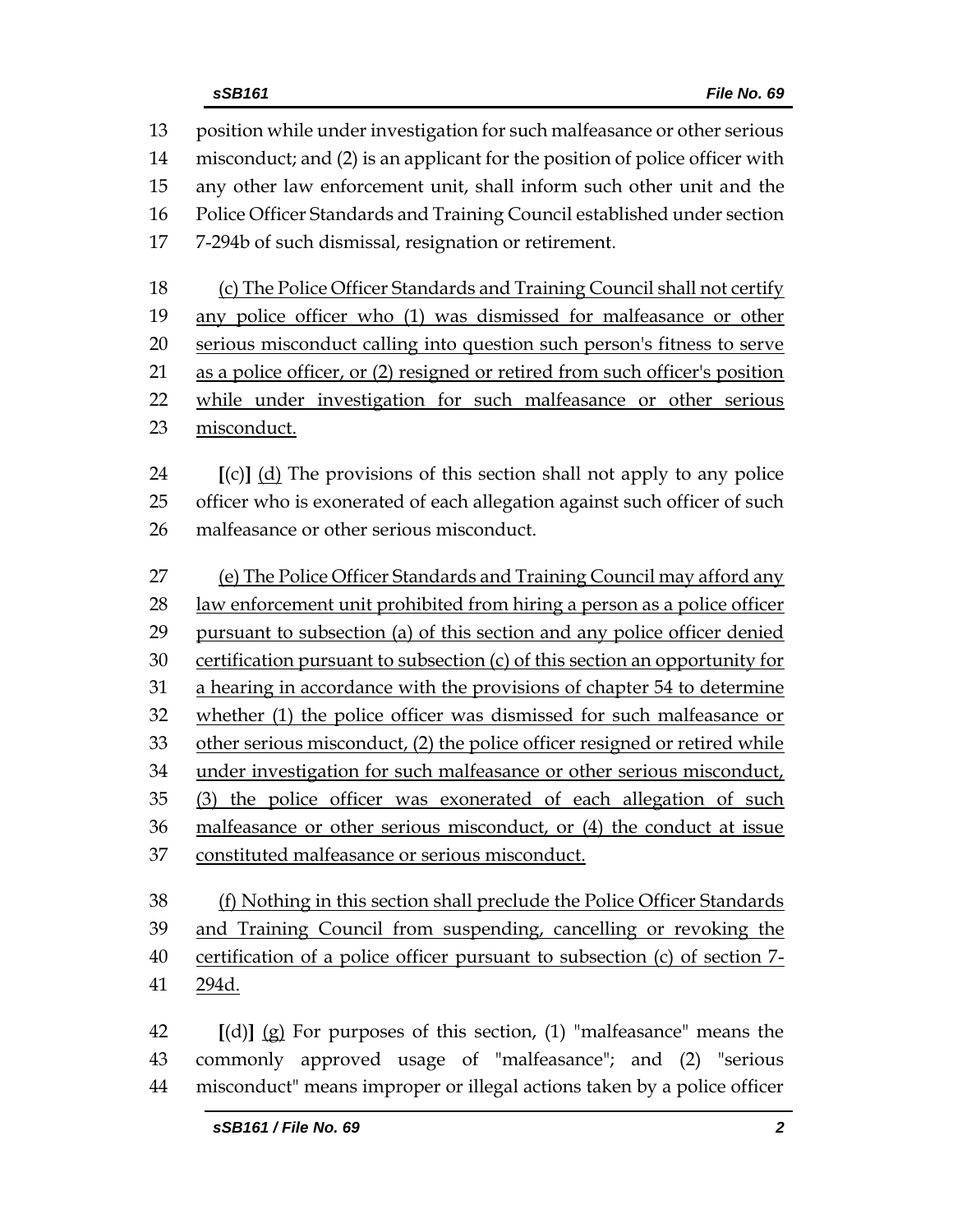in connection with such officer's official duties that could result in a miscarriage of justice, **[**or**]** discrimination or a gross deviation of the 47 generally accepted standards and behavior of a police officer, including, but not limited to, (A) a conviction of a felony, (B) fabrication or falsification of evidence, (C) **[**repeated**]** use of **[**excessive**]** physical force in a manner found to not be justifiable after an investigation conducted pursuant to section 51-277a, (D) acceptance of a bribe, **[**or**]** (E) the commission of fraud, (F) failure to intervene or stop the use of force by 53 another police officer that was found to not be justifiable after an investigation conducted pursuant to section 51-277a, or (G) intimidation 55 or harassment causing injury based upon actual or perceived protected class membership, identity or expression.

 Sec. 2. (NEW) (*Effective July 1, 2022*) (a) If a police officer, as defined in section 7-294a of the general statutes, resigns or retires from employment with a law enforcement unit, as defined in section 7-294a of the general statutes, while such unit is conducting an investigation of such police officer for malfeasance or other serious misconduct calling into question such person's fitness to serve as a police officer, such unit shall complete the investigation of such officer. Such unit shall attempt to interview such officer as part of the investigation and, if such officer does not respond or refuses to participate in the interview, such unit shall document such nonresponse or refusal in the investigation file and shall complete the investigation without interviewing such officer.

 (b) A law enforcement unit that has conducted an investigation described in subsection (a) of this section shall provide the investigation file to the Police Officer Standards and Training Council, when requested by the council for purposes of a hearing to be held pursuant to subsection (e) of section 7-291c of the general statutes, as amended by this act.

 Sec. 3. Section 7-294e of the general statutes is repealed and the following is substituted in lieu thereof (*Effective July 1, 2022*):

 (a) Notwithstanding the provisions of any general statute or special act or local law, ordinance or charter, **[**to the contrary,**]** each police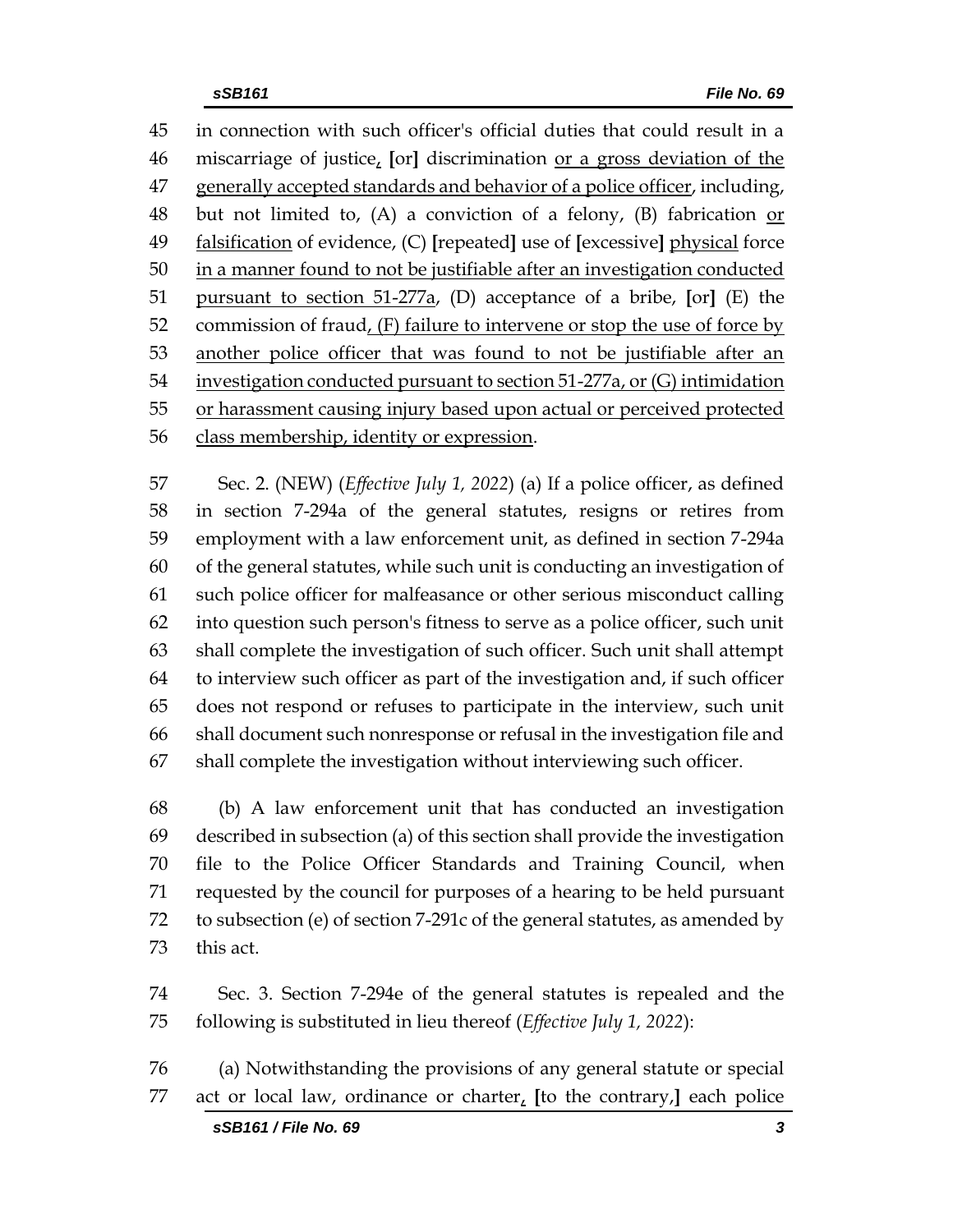officer shall forfeit such officer's appointment and position unless recertified by the council according to procedures and within the time frame established by the council. Any sworn member of the Division of State Police within the Department of Emergency Services and Public Protection who is deemed certified under subsection (d) of section 7- 294d is required to apply for recertification by the council within the time frame established by the council, unless such member retires from said division within such time frame.

 (b) The Police Officer Standards and Training Council may recommend to the Commissioner of Emergency Services and Public Protection any regulations it deems necessary to carry out the provisions of section 7-291c, as amended by this act, 7-294a, subsection (a) of section 7-294b, sections 7-294c and 7-294d and this section, giving due consideration to the varying factors and special requirements of law enforcement units.

 (c) The Commissioner of Emergency Services and Public Protection may adopt regulations, in accordance with the provisions of chapter 54, as are necessary to implement the provisions of section 7-291c, as amended by this act, 7-294a, subsection (a) of section 7-294b, sections 7- 294c and 7-294d and this section. Such regulations shall be binding upon all law enforcement units.

This act shall take effect as follows and shall amend the following sections:

| Section 1 | July 1, 2022 | $7-291c$    |
|-----------|--------------|-------------|
| Sec. 2    | July 1, 2022 | New section |
| Sec. 3    | July 1, 2022 | 7-294e      |

# *PS Joint Favorable Subst.*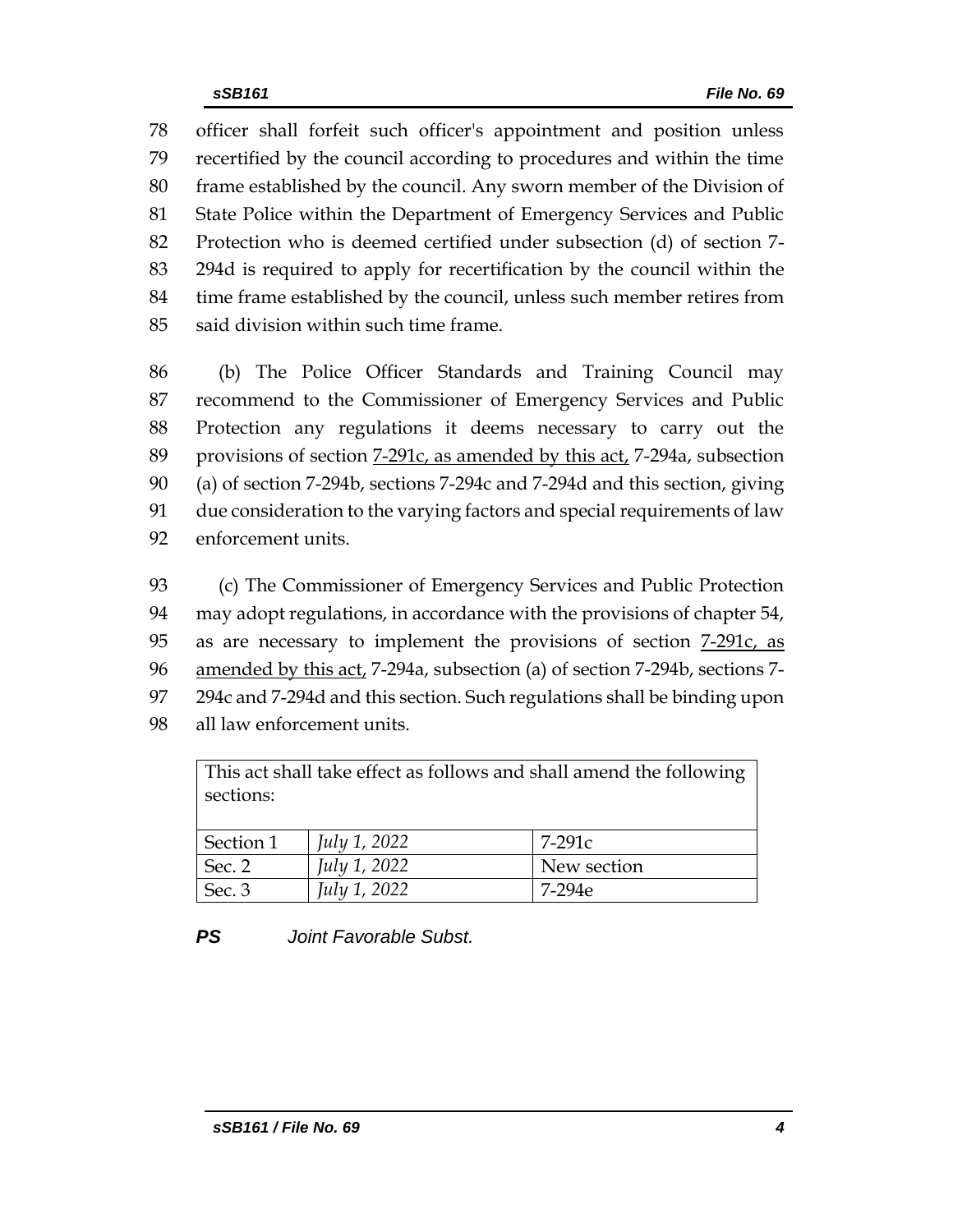*The following Fiscal Impact Statement and Bill Analysis are prepared for the benefit of the members of the General Assembly, solely for purposes of information, summarization and explanation and do not represent the intent of the General Assembly or either chamber thereof for any purpose. In general, fiscal impacts are based upon a variety of informational sources, including the analyst's professional knowledge. Whenever applicable, agency data is consulted as part of the analysis, however final products do not necessarily reflect an assessment from any specific department.*

#### *OFA Fiscal Note*

*State Impact:* None

*Municipal Impact:* None

#### *Explanation*

The bill prohibits hiring police officers who were dismissed for malfeasance or resigned or retired while under investigation resulting in no fiscal impact to the state.

*The Out Years*

*State Impact:* None

*Municipal Impact:* None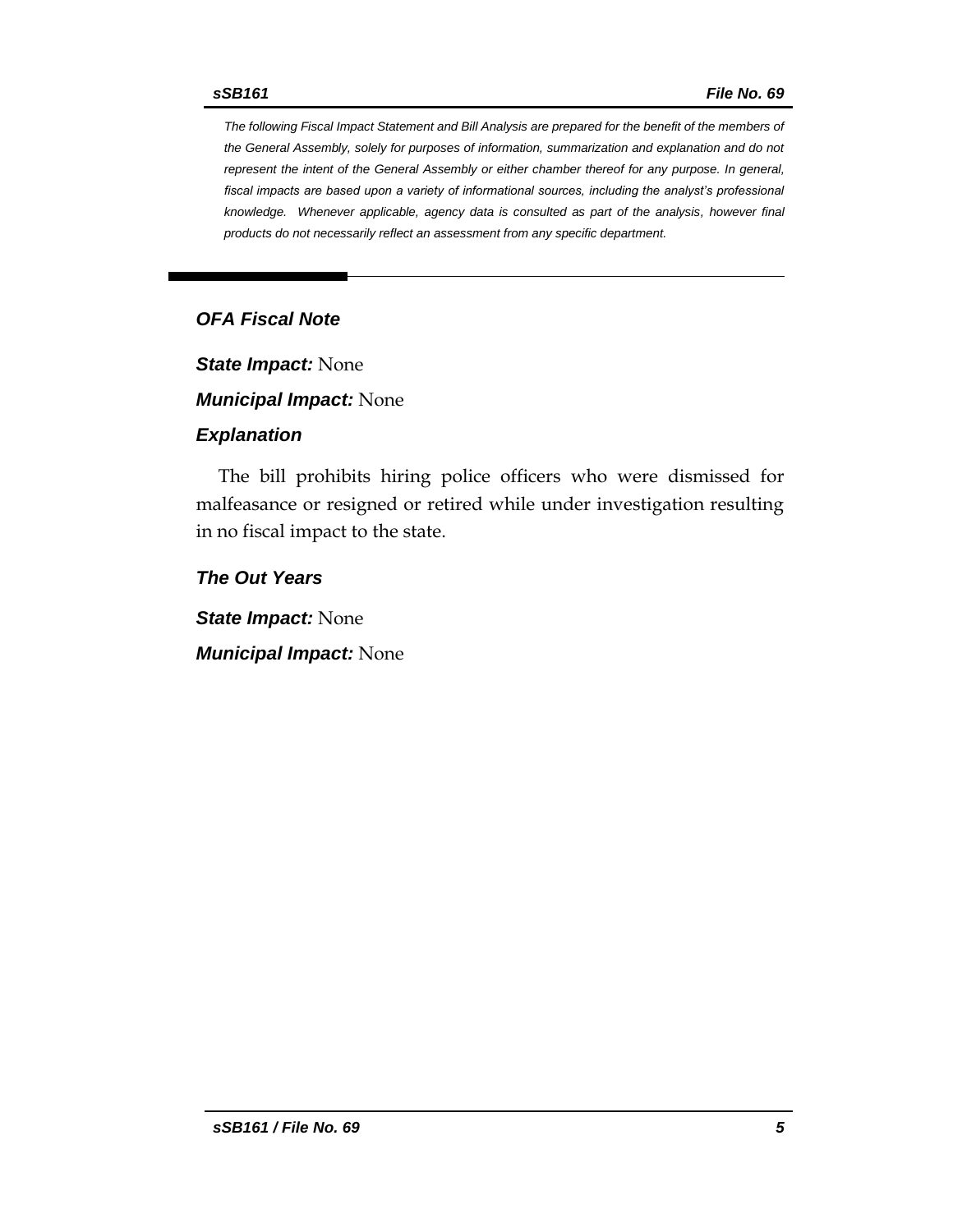# **OLR Bill Analysis sSB 161**

# *AN ACT CONCERNING THE PROHIBITION AGAINST HIRING POLICE OFFICERS DISMISSED FOR MALFEASANCE OR WHO RESIGNED OR RETIRED WHILE UNDER INVESTIGATION.*

#### **SUMMARY**

Existing law prohibits a law enforcement unit from hiring a police officer who was previously employed by the unit or in another jurisdiction and (1) was dismissed for malfeasance or serious misconduct calling into question his or her fitness to serve as an officer or (2) resigned or retired during an investigation into such conduct. This bill:

- 1. expressly prohibits the Police Office Standards and Training Council (POST) from certifying these officers;
- 2. allows POST to hold hearings for units and officers to determine whether a specific hiring or certification denial is improper; and
- 3. expands the type of actions considered "serious misconduct," principally to include taking improper or illegal actions that could result in a gross deviation from generally accepted police officer standards and behavior.

Existing law requires a unit, if it knows that such an officer is applying to another unit, to inform POST and the other unit about the officer's dismissal, resignation, or retirement. By expanding the definition of "serious misconduct," the bill correspondingly expands when these units must report to POST and other units.

Under existing law and the bill, the hiring, certification, and reporting provisions do not apply to officers exonerated from malfeasance or serious misconduct allegations. Additionally, the bill does not preclude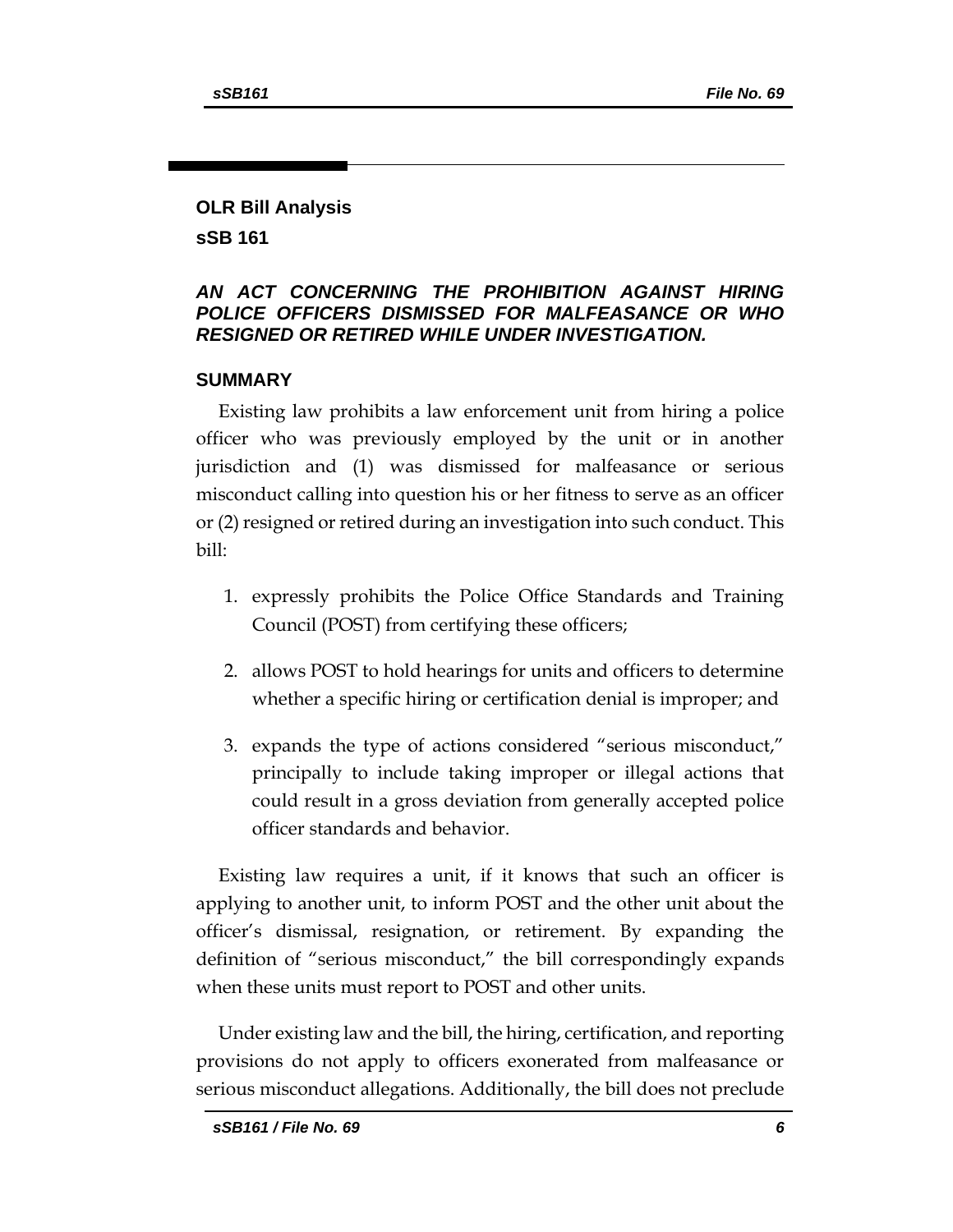POST from suspending, cancelling, or revoking an officer's certification based on its existing statutory authority.

Under the bill, if an officer resigns or retires while his or her unit is investigating whether he or she committed certain malfeasance or other serious misconduct, the unit must (1) complete its investigation, (2) attempt to interview the officer, and (3) provide its investigation file to POST upon request.

Lastly, the bill makes technical and conforming changes.

EFFECTIVE DATE: July 1, 2022

# **POLICE OFFICER HIRING AND CERTIFICATION (§ 1)**

### *Officer Certification*

The bill explicitly prohibits POST from certifying any officer who (1) was dismissed for malfeasance or other serious misconduct, as defined below, or (2) resigned or retired during an investigation for such conduct. Under existing law, unchanged by the bill, "malfeasance" has its common meaning (i.e., a wrongful, unlawful, or dishonest act).

By law, POST enforces professional standards for certifying and decertifying police officers, among other duties. Existing law allows POST to cancel or revoke a police officer's certification for several actions included in the below definition of serious misconduct, such as fraud, document falsification, or felony convictions (CGS § 7-294d). Additionally, under existing POST policy, a finding by a law enforcement unit that a person was terminated, dismissed, resigned, or retired under the law regarding malfeasance and other serious misconduct (i.e., Section 1 of the bill) is also grounds for suspension or revocation. This policy also requires units to report those findings to POST (POST General Notice 20-09).

# *POST Hearings*

The bill allows POST to hold a hearing, in accordance with the Uniform Administrative Procedure Act (UAPA), for any (1) law enforcement unit prohibited from hiring a person by the provisions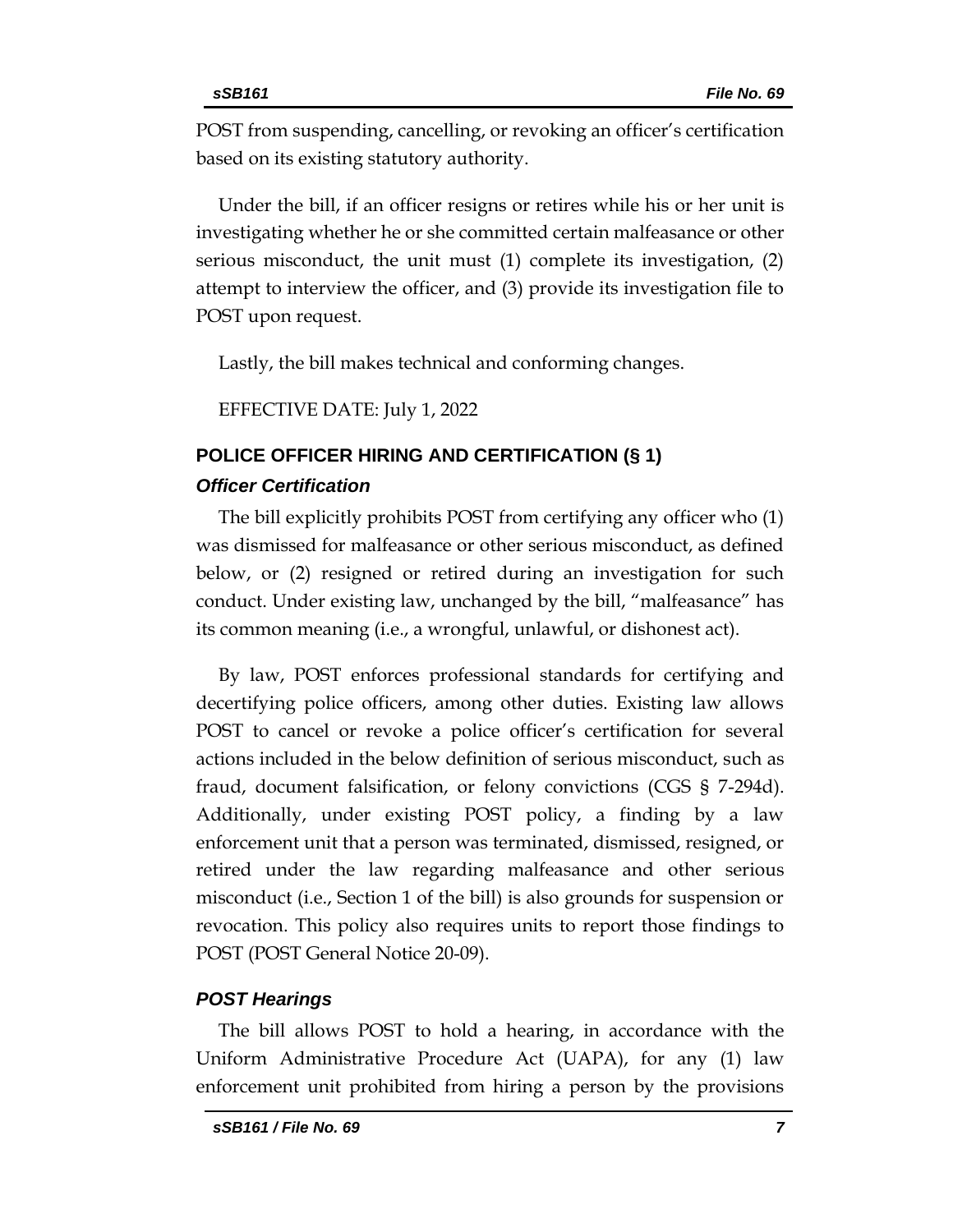described above and (2) police officer denied certification by the bill. The hearing must be to determine whether the:

- 1. police officer was dismissed for malfeasance or other serious misconduct,
- 2. police officer resigned or retired while under investigation for malfeasance or other serious misconduct,
- 3. police officer was exonerated of each allegation of malfeasance or other serious misconduct, or
- 4. conduct at issue constituted malfeasance or serious misconduct.

Under existing law, unchanged by the bill, before cancelling or revoking an officer's certification, POST must (1) give the officer notice and an adequate opportunity for a hearing and (2) make a finding of the improper conduct by clear and convincing evidence. Any hearing to suspend, cancel, or revoke a certification must be conducted in accordance with the UAPA, and any certificate holder aggrieved by a POST decision may appeal to court under the UAPA (CGS § 7-294d).

#### *Serious Misconduct*

Under current law, "serious misconduct" means an officer's improper or illegal actions connected with official duties that could cause a miscarriage of justice or discrimination, such as a felony conviction, evidence fabrication, repeated use of excessive force, bribe acceptance, or fraud.

The bill expands the definition of "serious misconduct" to include an officer's improper or illegal actions connected with official duties that could cause a gross deviation from generally accepted police officer standards and behavior. It also expands the type of actions that explicitly constitute serious misconduct to include:

- 1. evidence falsification;
- 2. intimidation or harassment causing injury based upon actual or